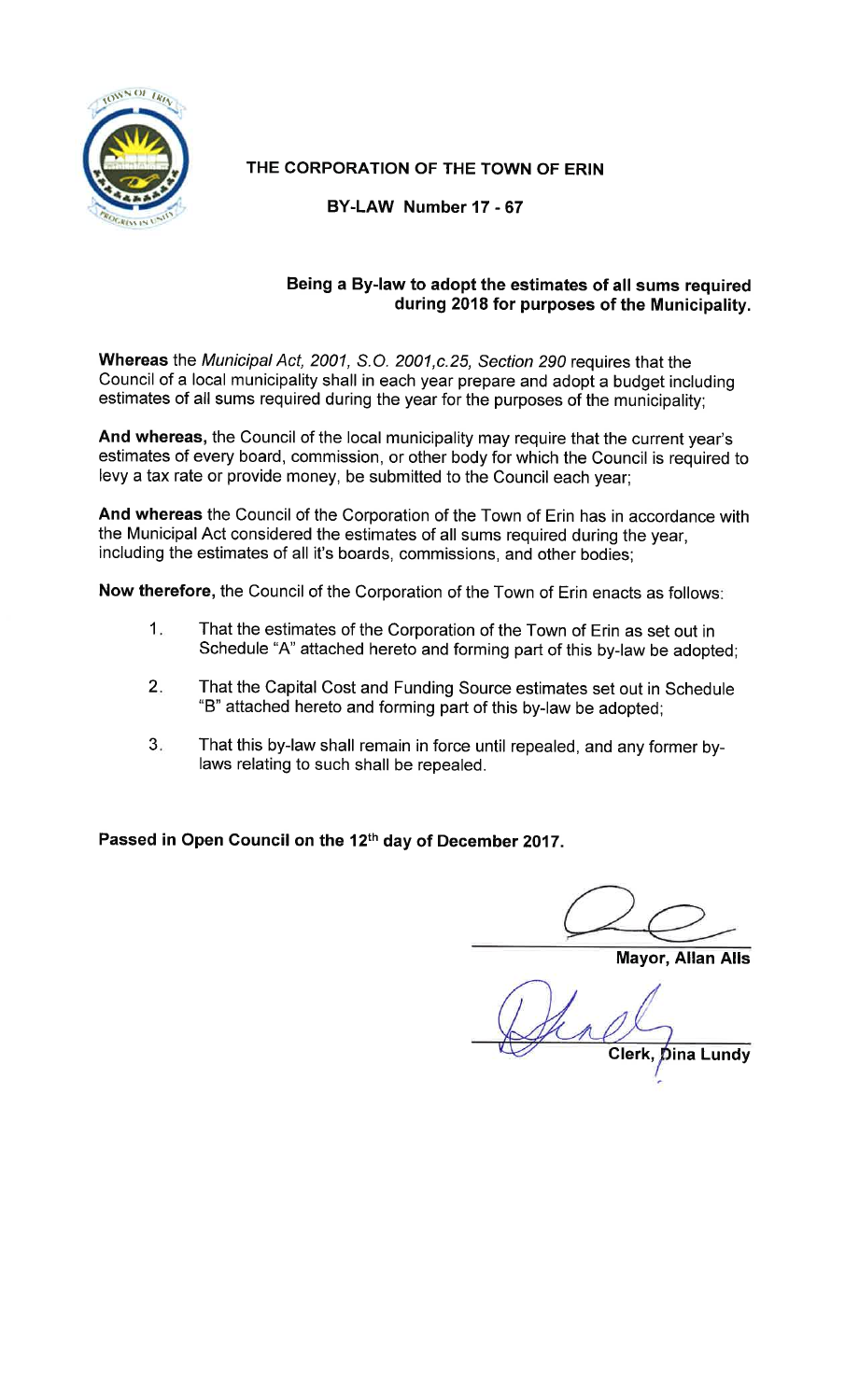

### **2018 BUDGET & 2019 TO 2020 FORECASTS BY DEPARTMENT**

**BY‐LAW # 17 ‐** 

÷

|                                        |           |                     | 2017 Budget |                |                     | 2018 Budget     |             | 2018 vs 2017 |
|----------------------------------------|-----------|---------------------|-------------|----------------|---------------------|-----------------|-------------|--------------|
|                                        |           | <b>Expenditures</b> | Revenues    | <b>Net</b>     | <b>Expenditures</b> | <b>Revenues</b> | <b>Net</b>  | Variance     |
| Departments                            |           |                     |             |                |                     |                 |             |              |
| Council                                |           | 147,200             |             | 147,200        | 147,500             |                 | 147,500     | 300          |
| Administration                         |           | 1,555,800           | 439,550     | 1,116,250      | 1,700,100           | 467,600         | 1,232,500   | 116,250      |
| <b>Town Rental Facilities</b>          |           | 21,170              | 24,400      | (3, 230)       |                     | $6,000 -$       | $6,000 -$   | 2,770        |
| <b>Advisory Committees</b>             |           | 102,550             | 28,400      | 74,150         | 99,550              | 28,400          | 71,150 -    | 3,000        |
| <b>Building</b>                        |           | 343,400             | 340,000     | 3,400          | 335,500             | 335,500         |             | 3,400        |
| Planning                               |           | 78,700              | 34,000      | 44,700         | 81,100              | 34,000          | 47,100      | 2,400        |
| <b>Bylaw/Crossing Guards</b>           |           | 72,050              | 2,200       | 69,850         | 72,750              | 1,000           | 71,750      | 1,900        |
| <b>Conservation Authorities</b>        |           | 154,000             |             | 154,000        | 179,800             |                 | 179,800     | 25,800       |
| <b>Animal Control</b>                  |           | 53,850              | 40,100      | 13,750         | 55,300              | 27,000          | 28,300      | 14,550       |
| Fire & Emergency Services              |           | 926,300             | 130,200     | 796,100        | 908,800             | 127,400         | 781,400 -   | 14,700       |
| Roads                                  |           | 2,748,400           | 86,200      | 2,662,200      | 2,746,400           | 125,000         | 2,621,400 - | 40,800       |
| Streetlights                           |           | 196,000             | 196,000     |                | 211,200             | 211,200         |             |              |
| Water                                  |           | 1,522,700           | 1,522,700   | $\blacksquare$ | 1,527,700           | 1,527,700       |             | ÷            |
| <b>Environmental Services</b>          |           | 23,370              |             | 23,370         | 23,370              |                 | 23,370      |              |
| <b>Recreation &amp; Parks</b>          |           | 1,403,950           | 723,800     | 680,150        | 1,257,150           | 729,800         | 527,350 -   | 152,800      |
| Cemeteries                             |           | 36,190              |             | 36,190         | 4,000               |                 | $4,000 -$   | 32,190       |
| Economic Development                   |           | 228,100             | 72,100      | 156,000        | 237,200             | 72,100          | 165,100     | 9,100        |
| <b>BIA</b>                             |           | 48,800              | 48,800      |                | 48,800              | 48,800          |             |              |
| Infrastructure Renewal                 |           | 483,896             |             | 483,896        | 559,600             |                 | 559,600     | 75,704       |
|                                        | Sub-Total | 10,146,426          | 3,688,450   | 6,457,976      | 10,195,820          | 3,741,500       | 6,454,320 - | 3,656        |
| Non-Departmental                       |           |                     |             |                |                     |                 |             |              |
| <b>Transfer for Capital Projects</b>   |           | 500,700             |             | 500,700        | 521,000             |                 | 521,000     | 20,300       |
| <b>Resource Requests</b>               |           |                     |             |                | 153,000             |                 | 153,000     | 153,000      |
| Contingency                            |           |                     |             |                | 117,500             |                 | 117,500     | 117,500      |
| Tax Levy                               |           |                     | 6,325,944   | (6,325,944)    |                     | 6,301,655 -     | 6,301,655   | 24,289       |
| Assessment Growth                      |           |                     |             |                |                     | 282,665 -       | 282,665 -   | 282,665      |
| PILS and Supplementary taxes           |           |                     | 122,500     | (122, 500)     |                     | 122,500 -       | 122,500     |              |
| <b>OMPF Allocation</b>                 |           |                     | 590,100     | (590, 100)     |                     | 593,400 -       | 593,400 -   | 3,300        |
| Tax Write/Offs                         |           |                     | (90,000)    | 90,000         |                     | 90,000          | 90,000      |              |
| From Working Capital Reserves          |           |                     | 10,132      | (10, 132)      |                     |                 |             | 10,132       |
|                                        | Sub-Total | 500,700             | 6,958,676   | (6,457,976)    | 791,500             | 7,210,220       | (6,418,720) | 39,256       |
| <b>Net Operating Results (Surplus)</b> |           | 10,647,126          | 10,647,126  | $\blacksquare$ | 10,987,320          | 10,951,720      | 35,600      |              |
|                                        |           |                     |             |                |                     |                 |             |              |
| <b>Levy Requirement</b>                |           |                     |             |                |                     | 35,600          | 0.49%       |              |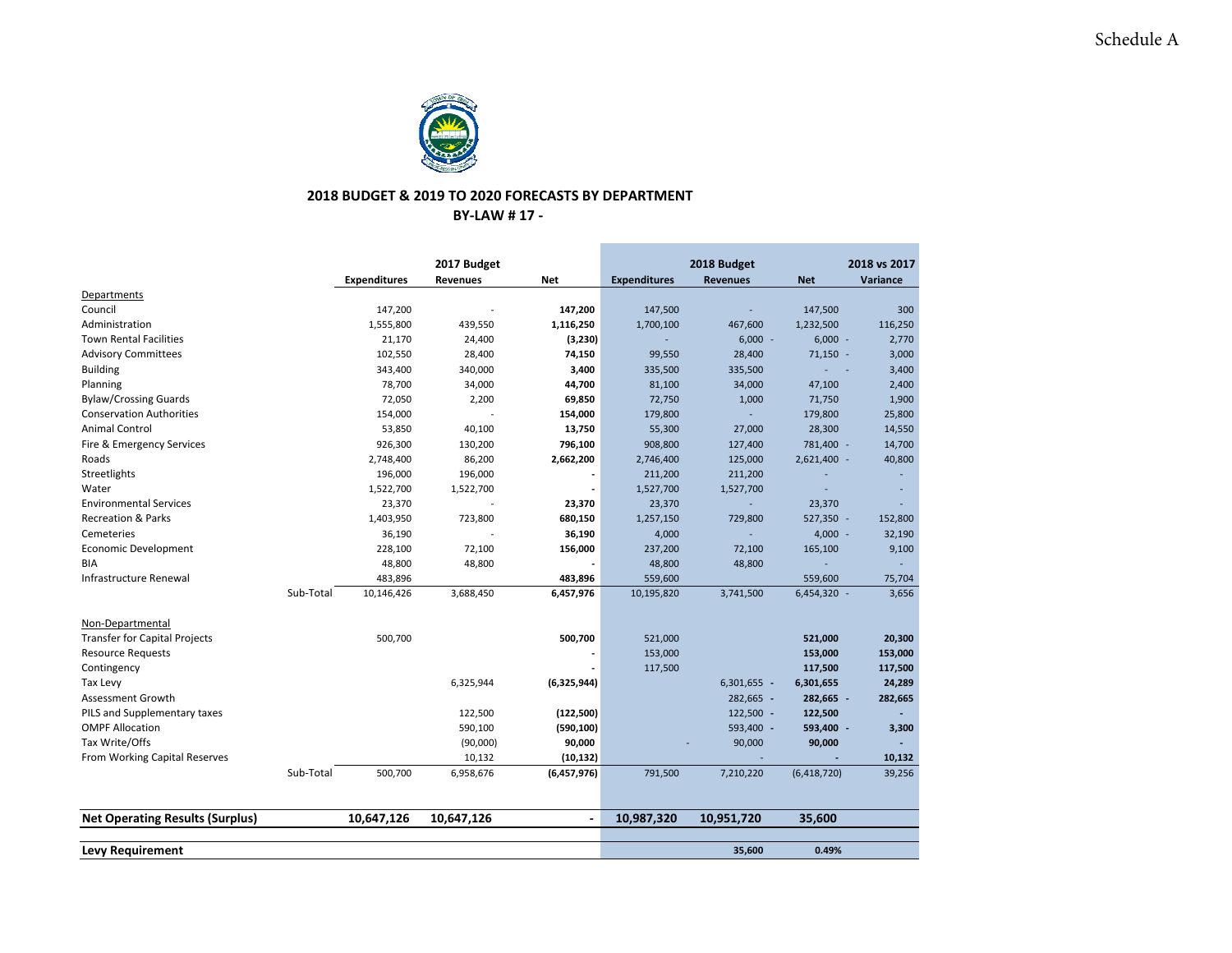

#### **and 2019‐2020 CAPITAL FORECAST**

|                                                                                                                         |                          |                         | 2018<br><b>FUNDING SOURCE</b> |                   |                                      |             |                                          |                       |          |  |  |
|-------------------------------------------------------------------------------------------------------------------------|--------------------------|-------------------------|-------------------------------|-------------------|--------------------------------------|-------------|------------------------------------------|-----------------------|----------|--|--|
| <b>Project Description</b>                                                                                              | 2018<br><b>Submitted</b> | 2018<br>Recomme<br>nded |                               |                   |                                      |             |                                          |                       |          |  |  |
|                                                                                                                         |                          |                         | Gas<br>Tax/Grants/            | Trade-Ins,        | <b>Development</b><br><b>Charges</b> | <b>Debt</b> | Infrastructure<br><b>Renewal Reserve</b> | <b>Other Reserves</b> | Property |  |  |
|                                                                                                                         |                          |                         | <b>OCIF</b>                   | <b>Recoveries</b> | <b>Reserve</b>                       |             |                                          |                       | Tax      |  |  |
| <b>GENERAL GOVERNMENT</b>                                                                                               |                          |                         |                               |                   |                                      |             |                                          |                       |          |  |  |
| Server Room A/C - includes standalone unit to keep<br>servers from overheating, drain routing to remove<br>condensation | 12,000                   | 12,000                  |                               |                   |                                      |             |                                          |                       | 12,000   |  |  |
| Replace telephone System                                                                                                |                          | 30,000                  |                               |                   |                                      |             |                                          | 10,000                | 20,000   |  |  |
| Electronic Data Records Management System                                                                               |                          |                         |                               |                   |                                      |             |                                          |                       |          |  |  |
| Municipal building security                                                                                             | 25,000                   | 25,000                  |                               |                   |                                      |             | 25,000                                   |                       |          |  |  |
| Server Software Upgrade and Two Year Hardware<br>Warranty Extension (support ends in 2018)                              |                          |                         |                               |                   |                                      |             |                                          |                       |          |  |  |
| email server upgrade and network security vulnerability<br>testing                                                      |                          |                         |                               |                   |                                      |             |                                          |                       |          |  |  |
| Elevator - Townhall to meet accessibility regulations in<br>Ontario                                                     | 250,000                  | 250,000                 |                               |                   |                                      | 250,000     |                                          |                       |          |  |  |
| <b>General Government - Totals</b>                                                                                      | 287,000                  | 317,000                 | $\sim$                        | $\sim$            | $\overline{\phantom{a}}$             | 250,000     | 25,000                                   | 10,000                | 32,000   |  |  |
| <b>FIRE &amp; EMERGENCY</b>                                                                                             |                          |                         |                               |                   |                                      |             |                                          |                       |          |  |  |
| $1000T - 100T - 100T$                                                                                                   |                          |                         |                               |                   |                                      |             |                                          |                       |          |  |  |

| <b>Fire Dept - Totals</b>                 | 624.500 | 148.000 |  |  | 148,000 |  |
|-------------------------------------------|---------|---------|--|--|---------|--|
| Traffic light pre-emption signals         | 16.500  |         |  |  |         |  |
| Computer aided dispatch                   | 13.000  | 13,000  |  |  | 13.000  |  |
| Radio reception                           | 100.000 | 100,000 |  |  | 100.000 |  |
| 2 - heavy duty cutters - hydraulic shears | 35.000  | 35,000  |  |  | 35.000  |  |
| 1990 Tanker 57 replacement                | 460.000 |         |  |  |         |  |

SCHEDULE B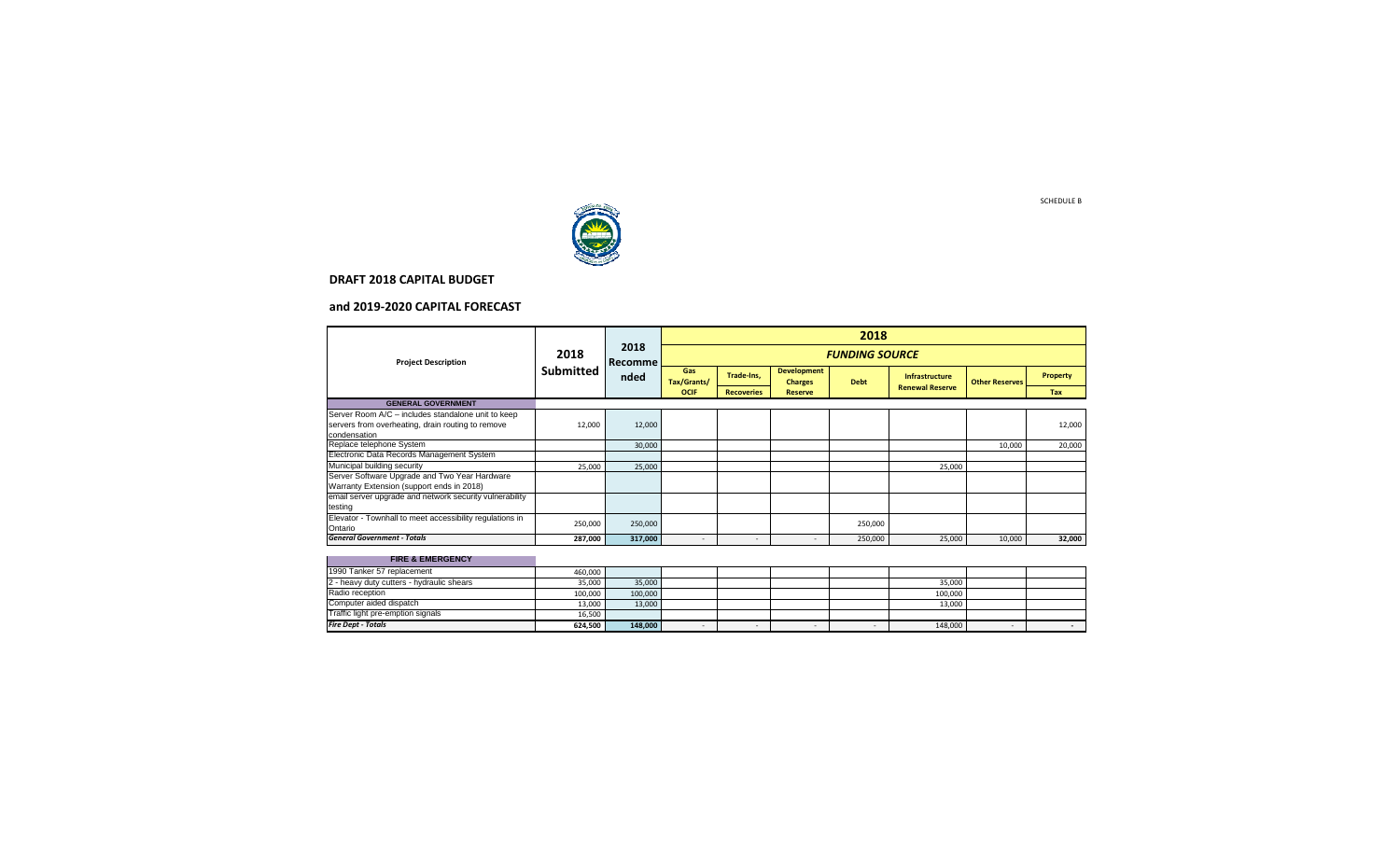

#### **and 2019‐2020 CAPITAL FORECAST**

|                                                                                                                                                                                                                                                                                                     |                  | 2018                   |                    |                   |                                      |                       |                        |                       |                 |
|-----------------------------------------------------------------------------------------------------------------------------------------------------------------------------------------------------------------------------------------------------------------------------------------------------|------------------|------------------------|--------------------|-------------------|--------------------------------------|-----------------------|------------------------|-----------------------|-----------------|
| <b>Project Description</b>                                                                                                                                                                                                                                                                          | 2018             | 2018<br><b>Recomme</b> |                    |                   |                                      | <b>FUNDING SOURCE</b> |                        |                       |                 |
|                                                                                                                                                                                                                                                                                                     | <b>Submitted</b> | nded                   | Gas<br>Tax/Grants/ | Trade-Ins,        | <b>Development</b><br><b>Charges</b> | <b>Debt</b>           | Infrastructure         | <b>Other Reserves</b> | <b>Property</b> |
|                                                                                                                                                                                                                                                                                                     |                  |                        | <b>OCIF</b>        | <b>Recoveries</b> | <b>Reserve</b>                       |                       | <b>Renewal Reserve</b> |                       | Tax             |
| <b>ROADS</b>                                                                                                                                                                                                                                                                                        |                  |                        |                    |                   |                                      |                       |                        |                       |                 |
| Culvert 2045 Replacement-Fourth Line                                                                                                                                                                                                                                                                | 625,600          | 625,600                | 400,600            |                   |                                      | 225,000               |                        |                       |                 |
| Rehabilitate structures 011, 8th line N of 17SR                                                                                                                                                                                                                                                     |                  |                        |                    |                   |                                      |                       |                        |                       |                 |
| Rehabilitate structures 2072 and 0006                                                                                                                                                                                                                                                               |                  |                        |                    |                   |                                      |                       |                        |                       |                 |
| Sidewalk build CR124 - Delarmbro to Main                                                                                                                                                                                                                                                            |                  |                        |                    |                   |                                      |                       |                        |                       |                 |
| Barker Street sidewalk replacement. Identified in the 2014<br>Report to Council (by Larry van Wyck) but not repaired under<br>2017 repair contract                                                                                                                                                  | 60,000           | 60,000                 |                    |                   |                                      |                       |                        |                       | 60,000          |
| Dundas St. - Pulverize and Resurface (from Erin Heights to<br>Bridge at Carberry).                                                                                                                                                                                                                  | 85,000           | 85,000                 |                    |                   |                                      |                       |                        |                       | 85,000          |
| Rural Reconstruct SR 27 "Moonshine Mountain" - Excavate a<br>significant portion of the hillside gravel to realign the road to<br>provide a wider road surface and improved drainage and<br>roadside safety.                                                                                        | 50,000           | 50,000                 |                    |                   |                                      | 50,000                |                        |                       |                 |
| Replace excavator 2005 Cat314CR cw buckets, ripper etc.                                                                                                                                                                                                                                             |                  |                        |                    |                   |                                      |                       |                        |                       |                 |
| Replace chipper - 2009 brush bandit 150XP                                                                                                                                                                                                                                                           |                  |                        |                    |                   |                                      |                       |                        |                       |                 |
| Rural Reconstruct Station Street from the Hillsburgh Library<br>to the 6 <sup>th</sup> Line- pulverize and re surface treat including in-<br>house drainage improvements                                                                                                                            | 200,000          | 200,000                |                    |                   |                                      | 200,000               |                        |                       |                 |
| Surface Treatment Contract (including 8 <sup>th</sup> Line, Dundas to<br>17SR, parts of 2 <sup>nd</sup> Line, and misc. repairs).                                                                                                                                                                   | 180,000          | 180,000                |                    |                   |                                      |                       | 1,000                  |                       | 179,000         |
| Single Axle Dump Truck/Winter Sander. This unit will allow<br>the Tractor (unit 41) to retire from winter service and be<br>retained for roadside mowing and shoulder retrieval. The<br>new truck will be able to provide winter service the Towns in<br>a fraction of the time it currently takes. | 240,000          | 240,000                |                    |                   |                                      | 240,000               |                        |                       |                 |
| Road Shoulder Reclaimer. In an attempt to reduce<br>maintenance gravel costs an increased effort is to be made to<br>reclaim shoulder gravel reducing material costs and improving<br>drainage.                                                                                                     | 20,000           | 20,000                 |                    |                   |                                      |                       |                        |                       | 20,000          |
| 2019 Tandem axle dump truck/winter sander. Replace<br>unit#23 2007 Internaional 7600; 2020 #27 - 2005<br>International Paystar 5500                                                                                                                                                                 |                  |                        |                    |                   |                                      |                       |                        |                       |                 |
| 1/2 Ton Pick Up Truck (Replace Unit 10) including all<br>peripherals.                                                                                                                                                                                                                               | 50,000           |                        |                    |                   |                                      |                       |                        |                       |                 |
| Public Works yard upgrade - material storage bins<br>addition to back barn                                                                                                                                                                                                                          |                  |                        |                    |                   |                                      |                       |                        |                       |                 |
| Roads shop 2019 - oil grit separator; 2020 roof<br>replacement;                                                                                                                                                                                                                                     |                  |                        |                    |                   |                                      |                       |                        |                       |                 |
| Roads Dept - Totals                                                                                                                                                                                                                                                                                 | 1,510,600        | 1,460,600              | 400,600            | $\sim$            | $\overline{\phantom{a}}$             | 715,000               | 1,000                  | $\sim$                | 344.000         |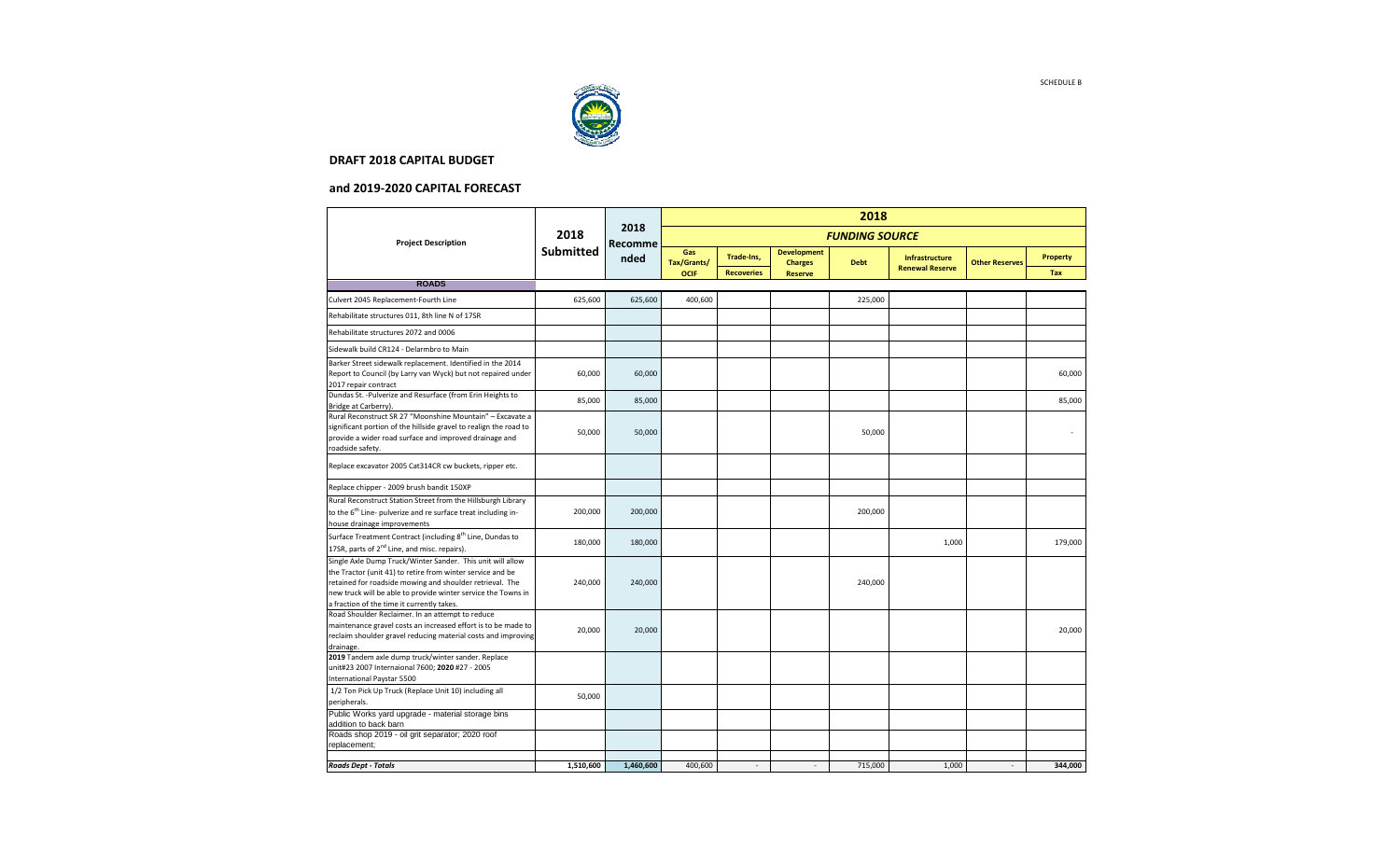

#### **and 2019‐2020 CAPITAL FORECAST**

| <b>Project Description</b> |                          |                             |                       |                   |                                      | 2018        |                        |                       |          |
|----------------------------|--------------------------|-----------------------------|-----------------------|-------------------|--------------------------------------|-------------|------------------------|-----------------------|----------|
|                            | 2018<br><b>Submitted</b> | 2018<br>  Recomme  <br>nded | <b>FUNDING SOURCE</b> |                   |                                      |             |                        |                       |          |
|                            |                          |                             | Gas<br>Tax/Grants/    | Trade-Ins.        | <b>Development</b><br><b>Charges</b> | <b>Debt</b> | <b>Infrastructure</b>  | <b>Other Reserves</b> | Property |
|                            |                          |                             | <b>OCIF</b>           | <b>Recoveries</b> | <b>Reserve</b>                       |             | <b>Renewal Reserve</b> |                       | Tax      |

| <b>RECREATION</b>                                                                          |         |                          |                          |        |        |                |        |         |
|--------------------------------------------------------------------------------------------|---------|--------------------------|--------------------------|--------|--------|----------------|--------|---------|
| Hillsburgh Community Centre - Olympia ice resurfacer                                       |         |                          |                          |        |        |                |        |         |
| Hillsburgh Community Centre - score clock replacement                                      |         |                          |                          |        |        |                |        |         |
| Erin Community Centre - Brine pump and motor                                               | 18,000  | 18,000                   |                          |        |        |                |        | 18,000  |
| Erin Community Centre - flat roof - original community<br>centre                           |         |                          |                          |        |        |                |        |         |
| Erin Community Centre - floor scrubbers (1x ride and 1 x<br>push)                          |         |                          |                          |        |        |                |        |         |
| Erin Community Centre - arena floor slab, refrigeration<br>piping                          |         |                          |                          |        |        |                |        |         |
| Centre 2000 - sewage treatment plant agreement Upper<br><b>Grand District School Board</b> | 20,000  | 20,000                   |                          |        |        |                |        | 20,000  |
| Centre 2000 - Future Emergency Response Centre                                             | 50,000  | 50,000                   |                          |        |        |                |        | 50,000  |
| Centre 2000 Theatre - replace roof                                                         |         |                          |                          |        |        |                |        |         |
| Playground equipment program                                                               | 10,000  | 10,000                   |                          |        |        |                |        | 10,000  |
| Barbour Field septic system                                                                | 70,000  | 50,000                   |                          |        |        |                | 25,000 | 25,000  |
| Sports bleachers program                                                                   | 11,000  | 11,000                   |                          |        |        |                |        | 11,000  |
| Sports fencing program                                                                     | 11,000  | 11,000                   |                          |        |        |                |        | 11,000  |
| Tractor compact with loader and mower                                                      |         | $\overline{\phantom{a}}$ |                          |        |        |                |        |         |
| Tractor with sub-compact with loader and mower                                             |         | ۰                        |                          |        |        |                |        |         |
| <b>RECREATION DEPT-Totals</b>                                                              | 190,000 | 170,000                  | $\overline{\phantom{a}}$ | $\sim$ | $\sim$ | $\overline{a}$ | 25,000 | 145,000 |
| <b>ECONOMIC DEVELOPMENT</b>                                                                |         |                          |                          |        |        |                |        |         |

| ____<br>____<br>__                   |         |         |  |         |  |  |
|--------------------------------------|---------|---------|--|---------|--|--|
| Erin Rotary Riverwalk                | 300,000 | 300,000 |  | 300,000 |  |  |
|                                      |         |         |  |         |  |  |
|                                      |         |         |  |         |  |  |
| <b>Economic Development - Totals</b> | 300,000 | 300,000 |  | 300,000 |  |  |
|                                      |         |         |  |         |  |  |

SCHEDULE B